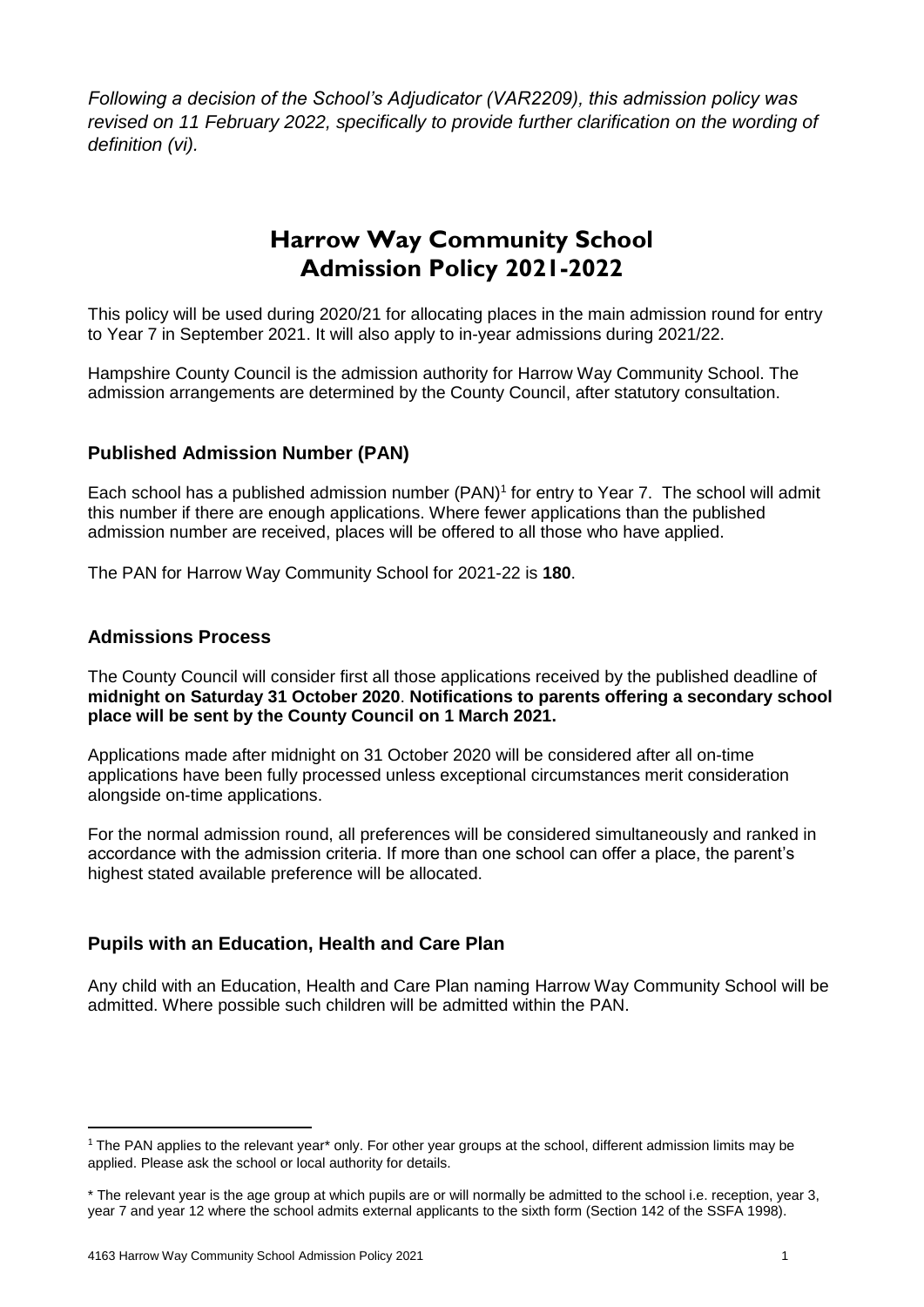# **Oversubscription criteria**

When the school is oversubscribed, after the admission of pupils with an Education, Health and Care plan naming the school, priority for admission will be given to children in the following order:

1. Looked after children or children who were previously looked after *(see definition i).* 

2. (For applications in the normal admission round only) Children or families with an exceptional medical and/or social need *(see definition ii)*. Supporting evidence from a professional is required such as a doctor and/or consultant for medical needs or a social worker, health visitor, housing officer, the police or probation officer for social needs. This evidence must confirm the child or family's medical or social need and why that need(s) makes it essential that the child attends Harrow Way Community School rather than any other. If evidence is not submitted by the application deadline, the medical and/or social need cannot be considered.

3. Children of staff *(see definition iii)* who have, (1) been employed at Harrow Way Community School for two or more years at the time at which the application for admission to the school is made, or (2) have been recruited to fill a vacant post for which there is a demonstrable skill shortage.

4. Children living **in** the catchment area *(see definition iv)* of Harrow Way Community School who at the time of application have a sibling *(see definition v)* on the roll of the school who will still be on roll at the time of admission. [See criterion 6 for additional children who may be considered under this criterion.]

5. Other children living **in** the catchment area of Harrow Way Community School.

6. Children living **out** of the catchment area who at the time of application have a sibling *(see definition v)* on the roll of Harrow Way Community School who will still be on roll at the time of admission. [Where a sibling was allocated a place at the school in the normal admission round in a previous year because the child was displaced *(see definition vi)* from the catchment school for their address, the application will be considered under criterion 4, above, subject to the siblings still living in the catchment area for the school from which they were displaced. In future normal admissions rounds a younger sibling will be considered to have been displaced where they were allocated a place at the school under this criterion as a consequence of their elder sibling's displacement and are still living in the catchment area for the school from which they were displaced].

7. Children living out of the catchment area who at the time of application are on the roll of a linked junior or primary school: Appleshaw St Peter's CofE Primary School, Kimpton, Thruxton and Fyfield CofE Primary School, Knight's Enham Junior School, Portway Junior School, Roman Way Primary School or St John the Baptist Catholic Primary School.

8. Other children.

#### *Definitions*

(i) Looked after children are defined as those who are (a) in the care of a local authority, or (b) being provided with accommodation by a local authority in the exercise of their social services functions (see the definition in section 22(1) of the Children Act 1989). Previously looked after children are those who were looked after but immediately after being looked after became subject to an adoption order, child arrangements order, or special guardianship order. An adoption order is an order under section 46 of the Adoption and Children Act 2002 or section 12 of the Adoption Act 1976. Child arrangements orders are defined in section 8 of the Children Act 1989, as amended by section 12 of the Children and Families Act 2014. Child arrangements orders replace residence orders and any residence order in force prior to 22 April 2014 is deemed to be a child arrangements order. Section 14A of the Children Act 1989 defines a 'special guardianship order' as an order appointing one or more individuals to be a child's special guardian (or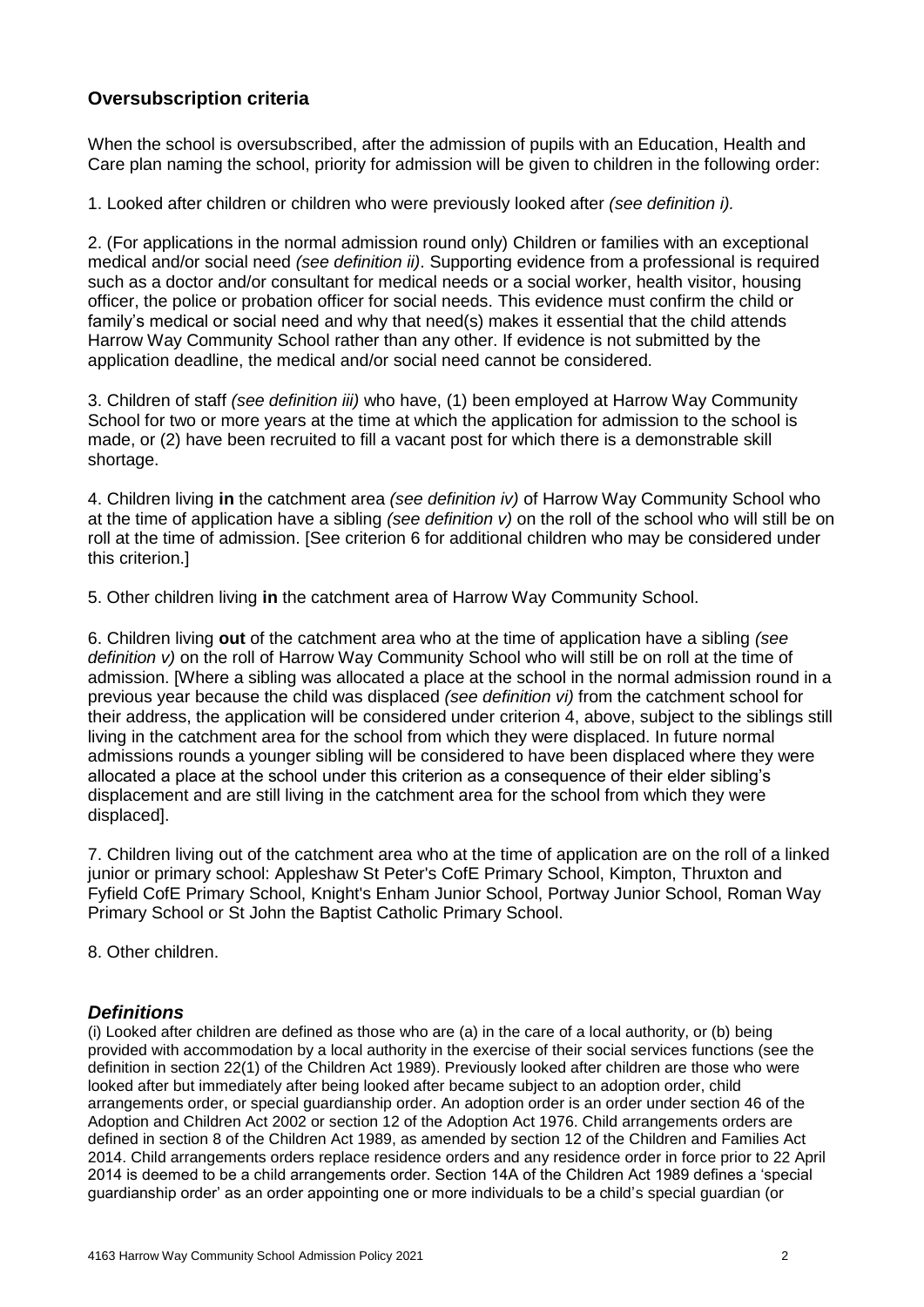special guardians). Previously looked after children also includes those who appear (to the admission authority) to have been in state care outside of England and ceased to be in state care as a result of being adopted. A child is regarded as having been in state care outside of England if they were in the care of or were accommodated by a public authority, a religious organisation, or any other provider of care whose sole or main purpose is to benefit society.

(ii) Applicants will only be considered under this criterion if on the application form (online or paper) they have ticked the appropriate box explicitly indicating that they wish for their application to be considered under medical / social need. 'Medical need' does not include mild medical conditions, such as asthma or allergies. 'Social need' does not include a parent's wish that a child attends the school because of a child's aptitude or ability or because their friends attend the school or because of routine childminding arrangements. Priority will be given to those children whose evidence establishes that they have a demonstrable and significant need to attend a particular school. Equally this priority will apply to children whose evidence establishes that a family member's physical or mental health or social needs mean that they have a demonstrable and significant need to attend a particular school. Evidence must confirm the circumstances of the case and must set out why the child should attend a particular school and why no other school could meet the child's needs. Providing evidence does not guarantee that a child will be given priority at a particular school and in each case a decision will be made based on the merits of the case and whether the evidence demonstrates that a placement should be made at one particular school above any other.

(iii) 'Staff' includes all those on the payroll of Harrow Way Community School who (specific to clause (1)) have been an employee continuously for two years at the time of application. 'Children of staff' refers to situations where the staff member is the natural parent, the legal guardian or a resident step parent.

(iv) A map of the school's catchment area can be viewed on the school's details page on the Hampshire County Council website [www.hants.gov.uk/educationandlearning/findaschool.](http://www.hants.gov.uk/educationandlearning/findaschool)

(v) 'Sibling' refers to brother or sister, half brother or half sister, adoptive brother or adoptive sister, foster brother or foster sister, step brother or step sister living as one family unit at the same address. It will also be applied to situations where a full, half or adoptive brother or sister are living at separate addresses. Criteria 4 and 6 include children who at the time of application have a sibling for whom the offer of a place at Harrow Way Community School has been accepted, even if the sibling is not yet attending.

(vi) 'Displaced' refers to a child who was refused a place at the catchment school in the normal admissions round having named it in the application and was not offered a higher named preference school. To identify the child's catchment school please use [https://maps.hants.gov.uk/SchoolCatchmentAreaFinder.](https://maps.hants.gov.uk/SchoolCatchmentAreaFinder/) Note that some addresses are in catchment for more than one school and in this case, 'displaced' refers to a child who was refused a place at any of their catchment schools.

# **Tie-Breaker**

If the school is oversubscribed from within any of the above categories, straight line distance will be used to prioritise applications; applicants living nearer the school have priority. Distances will be measured from the Ordnance Survey home address point to the school address point using Hampshire County Council's Geographic Information Systems (GIS). Distances to multiple dwellings will give priority to the ground floor over the first floor and so on. On individual floors, distances will be measured to the stairs leading to the communal entrance. Where two or more applicants are equidistant, random allocation will be used to allocate the place. An explanation of the random allocation procedure is available on the County website. This method of prioritising admissions will also apply to any 'school specific' criterion unless otherwise stated in the school's brochure.

# **Additional Information**

#### **Permanent Address**

The child's permanent residence is where they live, normally including weekends and during school holidays as well as during the week, and should be used for the application. The permanent address of children who spend part of their week with one parent and part with the other, at different addresses, will be the address at which they spend most of their time.